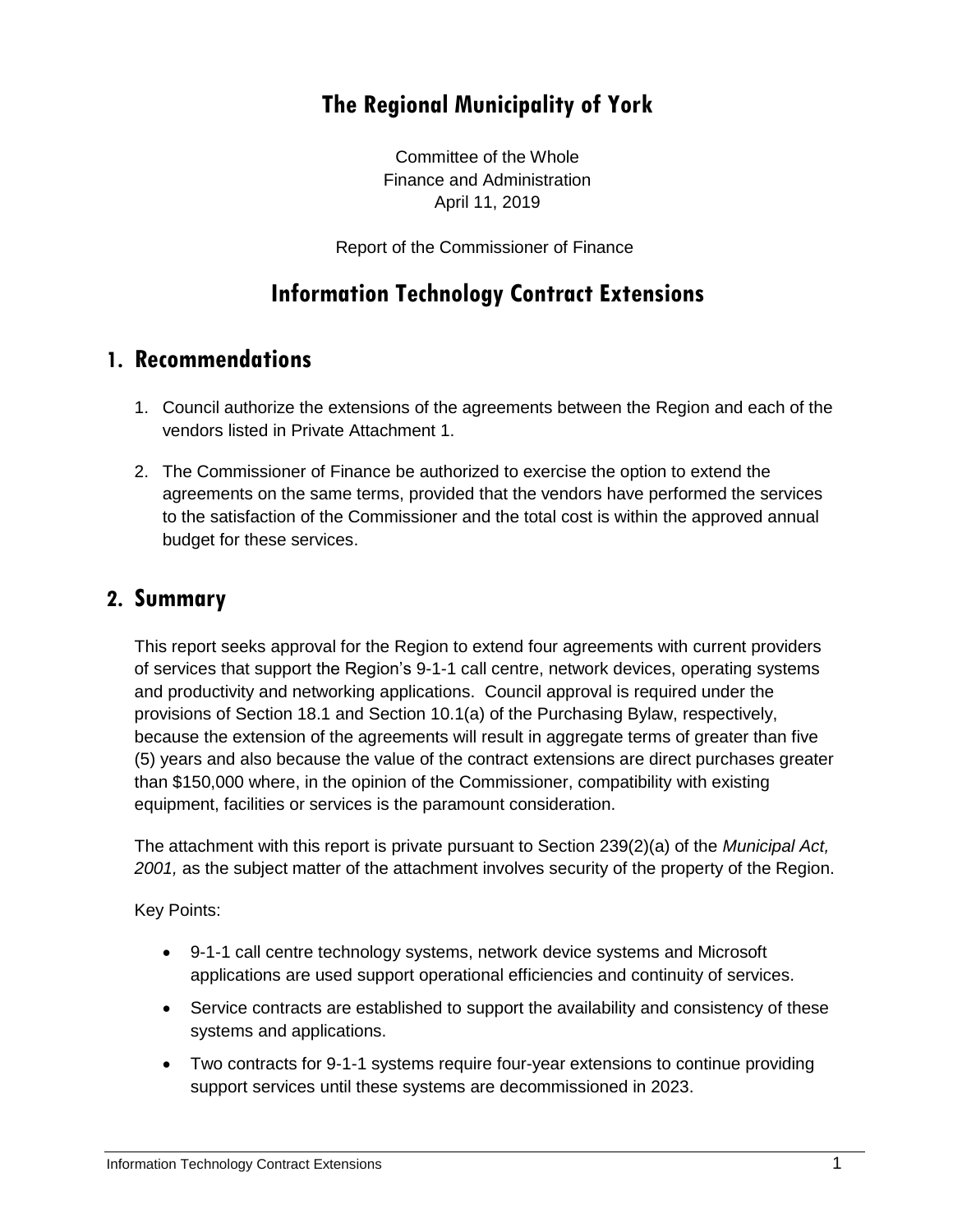- One contract for network devices requires a five-year contract extension to continue providing services in support of a consistent network environment.
- One contract for operating systems and productivity and networking applications requires a five-year contract extension to continue providing support services.
- Council approval is required under the provisions of Section 10.1(a) and Section 18.1 of the Purchasing Bylaw.

### **3. Background**

### **Microsoft systems and applications support staff productivity and information sharing**

The Microsoft operating system and productivity and networking applications enable staff to create and share information, both internally within the organization and externally with the public and business partners. A critical part of the Region's technology infrastructure, these systems and applications provide a consistent and stable computer environment for daily use by staff when meeting business requirements and providing services. The technology supports major internal functions including:

- Access to data centre services
- Standard computer operating systems
- Centralized email and collaboration utilities
- Document, spreadsheet and presentation development
- Project workflows
- Database services.

As key components of the Region's technology infrastructure, ensuring that these systems and applications are fully functional at all times is critical to the delivery of the Region's services. Microsoft offers 'unified' support services which provide priority 24/7 help desk support to resolve incidents and problems, and expert-level professional services directly from software developers to assist in managing the Region's Microsoft environment. Unified support services ensure the Region's requests receive priority response and timely resolution directly from Microsoft, which minimizes any downtime and ensures reliable solutions. These services must be directly purchased from Microsoft as they are the only vendor capable of providing the service.

#### **Technology systems are used to support the Region's 9-1-1 call centre**

The Region's 9-1-1 call centre is operated by York Regional Police (YRP) and supported by Information Technology (IT) Services. Several technology systems are used to enable the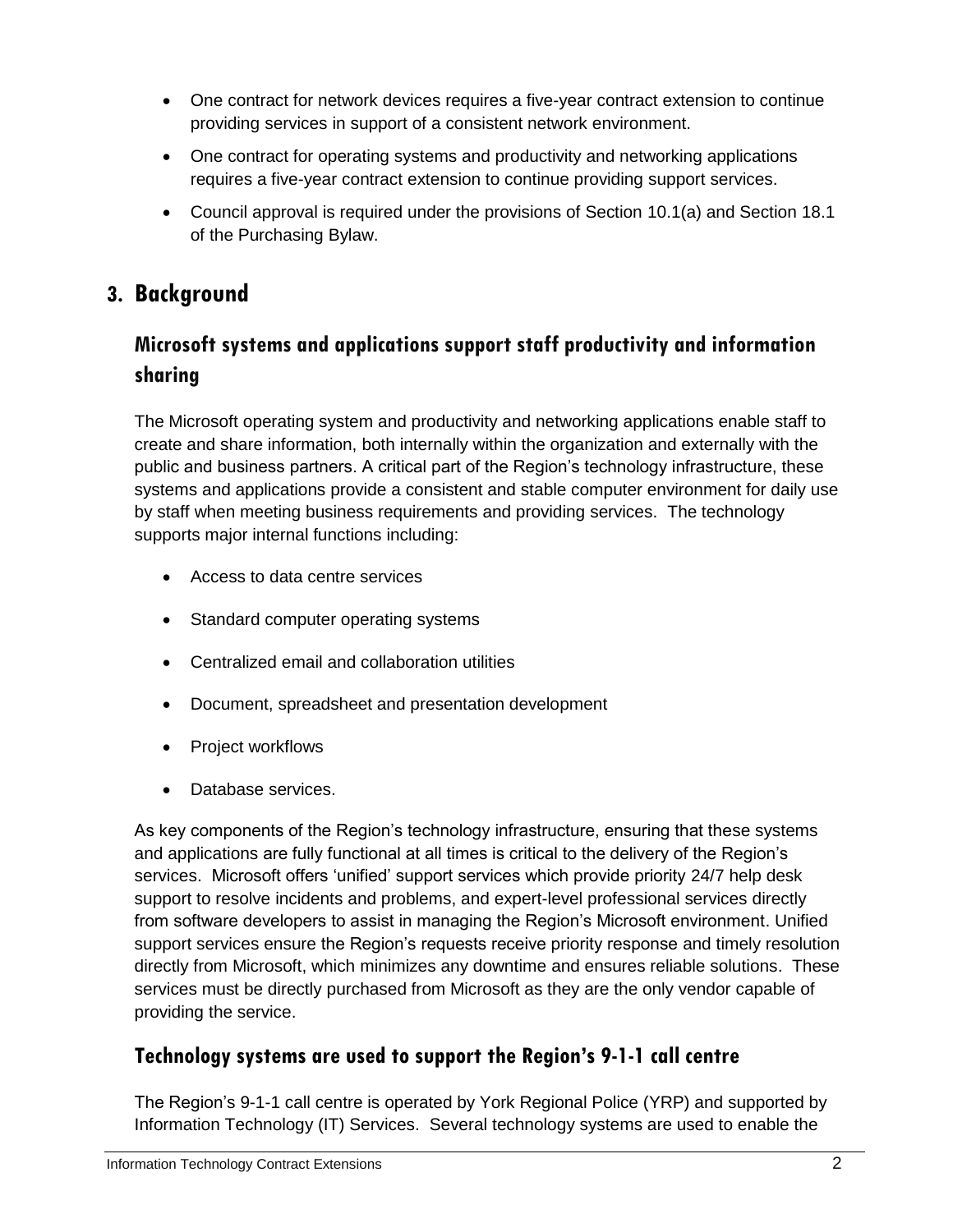efficient and effective operation of the call centre, performing functions such as central management of phone extensions and transfer of call metadata (e.g., caller name, address, location, etc.) to operators. The availability of these systems is maintained through maintenance and support contracts, which provide upgrades, security patches, basic repair and 24/7 access to help desk support.

Next-generation 9-1-1 (NG9-1-1) refers to upcoming enhancements to 9-1-1 services that support voice, text and multimedia capabilities. In addition to calling 9-1-1 from a phone, NG9-1-1 will enable the public to transmit text, images, video and data to 9-1-1 call centres. The Canadian Radio-television and Telecommunications Commission has mandated that all 9-1-1 networks must be updated with these capabilities by June 30, 2022, with the existing 9- 1-1 network decommissioned by June 30, 2023.

To meet the requirements of NG9-1-1, a new system will be procured and implemented over the next several years. Maintenance and support services will continue to be required on existing 9-1-1 systems until they are replaced by the new system and decommissioned.

#### **Network devices provide connectivity for Regional staff and locations**

Network devices support services such as email, web hosting and remote access for locations with low-bandwidth requirements. Services are used to maintain consistency in identifying and locating these devices within the Region's network, which supports continuity of services and a stable technology environment for staff.

## **4. Analysis**

### **Four contract extensions are required to ensure continued compatibility, system access and reliability**

Services for Microsoft applications, two systems used to support the 9-1-1 call centre and one system used to support network devices are directly purchased from the vendors listed in Private Attachment 1. Compatibility of services to support the existing applications and systems is the paramount consideration for this direct purchase, since the extensions also have an aggregate term of greater than five (5) years and are greater than \$150,000, Council approval is required.

Three of the four service contracts were previously extended under purchasing authorizations provided by Council, as follows:

- Two service contracts for systems used to support the 9-1-1 call centre, extended in [April 2016](https://www.york.ca/wps/wcm/connect/yorkpublic/28a39acf-22a9-4889-8183-de8fcd645cd2/apr+14+911+ex.pdf?MOD=AJPERES)
- One service contract for Microsoft applications, extended in [May 2014.](https://www.york.ca/wps/wcm/connect/yorkpublic/1c387863-c1be-4cd4-b144-8fe555cd1bc8/may+8+technology+ex.pdf?MOD=AJPERES)

Table 2 provides a breakdown of these four contracts according to their original contract start date and their extension term.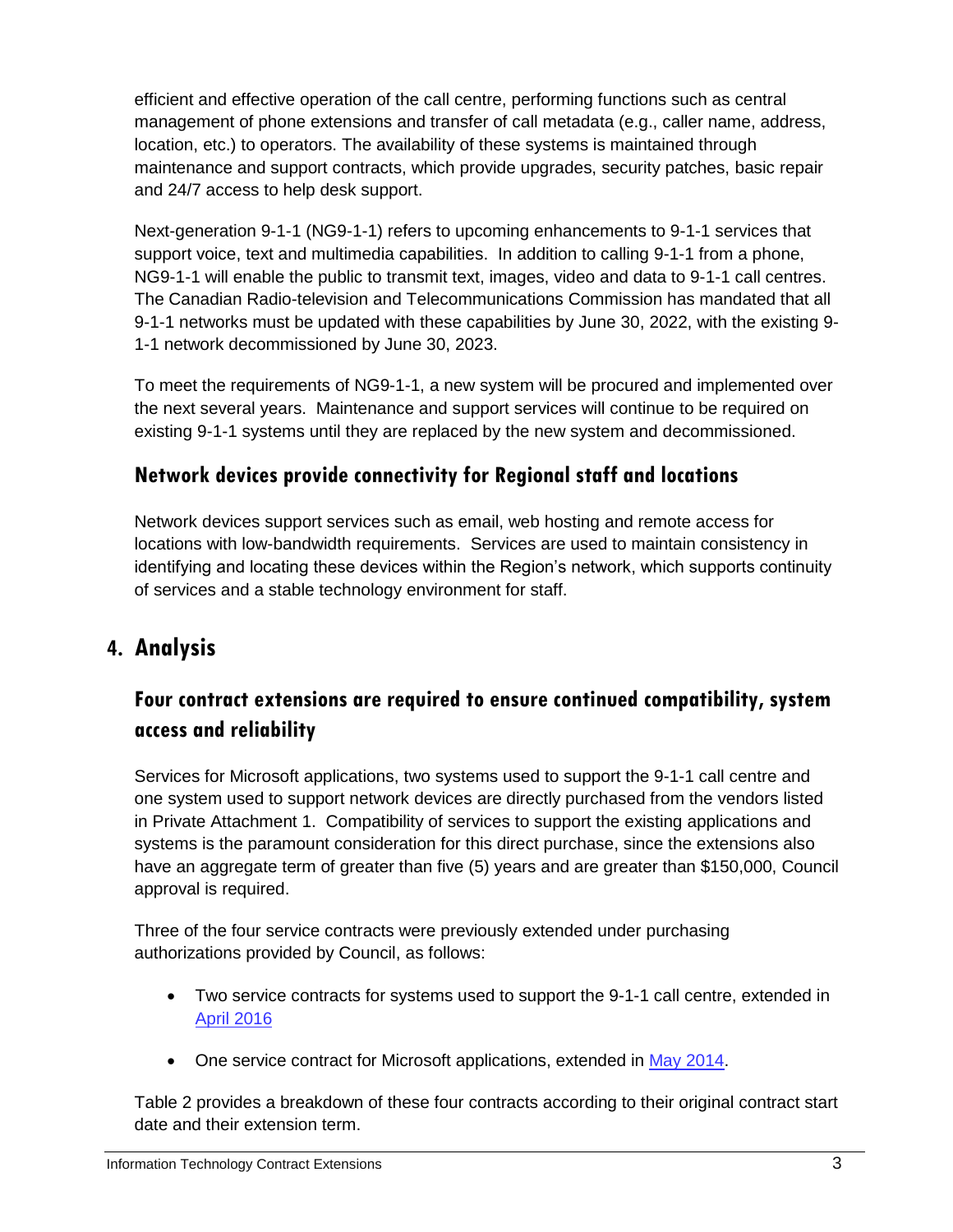| <b>Summary of Original Contract Start Dates and Extension Terms</b> |                                               |                        |  |
|---------------------------------------------------------------------|-----------------------------------------------|------------------------|--|
| Vendor#                                                             | <b>Original Contract</b><br><b>Start Date</b> | <b>Extension Term</b>  |  |
| 1                                                                   | 2005                                          | Five years (2019-2024) |  |
| $\mathcal{P}$                                                       | 1994                                          | Four years (2019-2023) |  |
| 3                                                                   | 2016                                          | Four years (2019-2023) |  |
| 4                                                                   | 2012                                          | Five years (2020-2025) |  |
|                                                                     |                                               |                        |  |

#### **Table 2 Summary of Original Contract Start Dates and Extension Terms**

Corresponding vendor information is provided in Private Attachment 1.

The four technology systems strengthen the Region's organizational capacity to deliver services and are regularly reviewed to ensure they continue to support business requirements. Annual extensions are subject to an analysis of the system's ongoing value to the Region and overall vendor performance.

#### **5. Financial**

The estimated cost to extend each of the four technology system contracts is provided in Table 3 below.

#### **Table 3 Technology System Contracts Estimated Total Extension Costs**

| Vendor#       | <b>Extension Term</b>  | <b>Estimated</b><br>Total Cost (\$) |
|---------------|------------------------|-------------------------------------|
|               | Five years (2019-2024) | 1,250,000                           |
| $\mathcal{P}$ | Four years (2019-2023) | 300,000                             |
| 3             | Four years (2019-2023) | 135,000                             |
| 4             | Five years (2020-2025) | 3,200                               |
| Total         |                        | 1,688,200                           |

The required funding is included in the approved 2019 Finance Department budget and the approved 2020-2022 operating outlook, and will be included in future operating budgets.

## **6. Local Impact**

There are no direct municipal impacts as a result of this report.